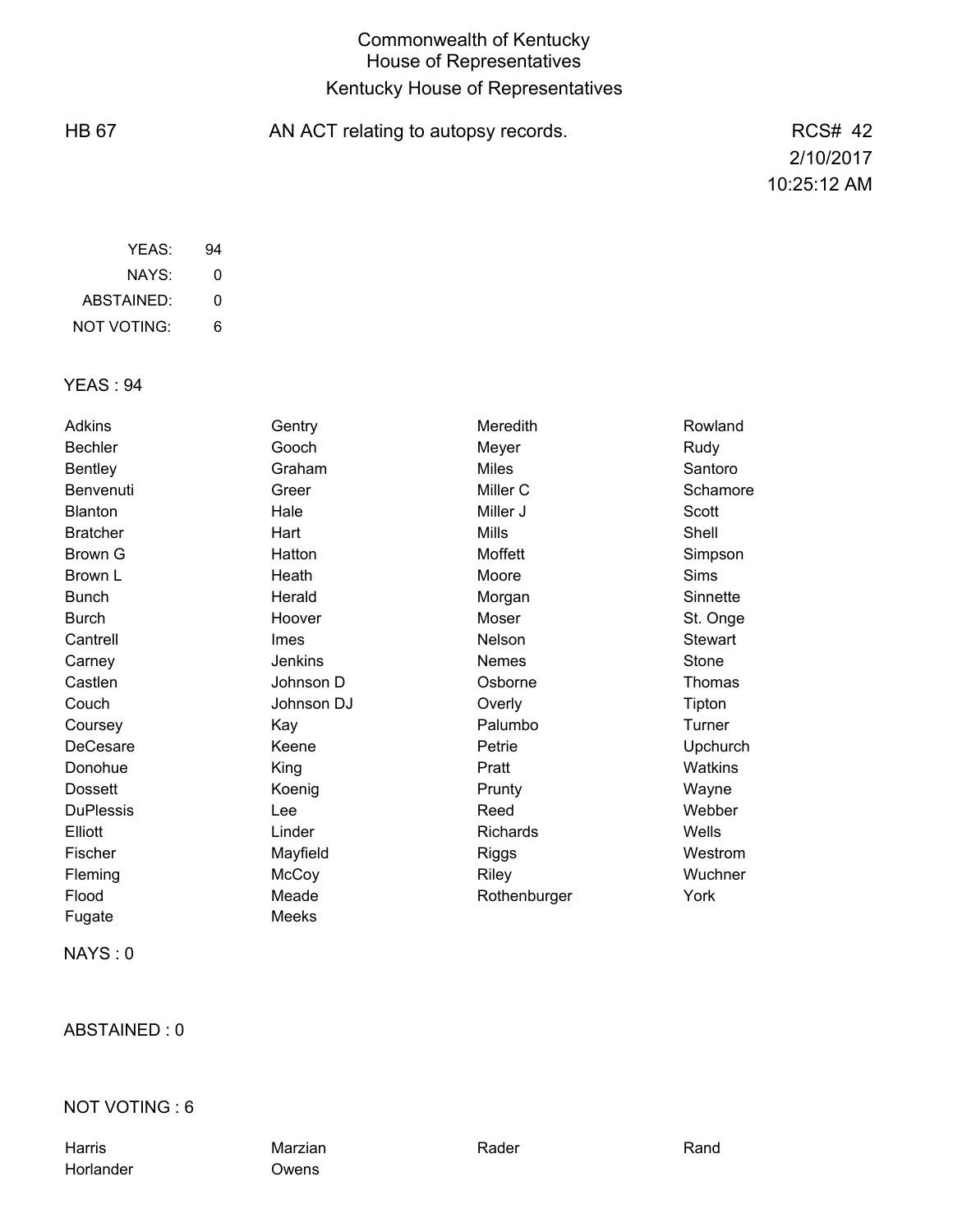|                           |                    |                                         | <b>Commonwealth of KY Senate</b>             |     |              |             |         |
|---------------------------|--------------------|-----------------------------------------|----------------------------------------------|-----|--------------|-------------|---------|
| 2017 Regular Session      |                    |                                         |                                              |     |              |             |         |
| Wednesday, March 08, 2017 |                    |                                         |                                              |     |              | <b>YEA</b>  | 36      |
|                           | <b>Bill: HB 67</b> |                                         |                                              |     | <b>NAY</b>   | 1           |         |
|                           |                    | Motion to:   PASS HB 67 W/ SFA 1, SFA 2 |                                              |     |              | <b>PASS</b> | 0       |
|                           |                    |                                         | Title:   AN ACT relating to autopsy records. |     |              |             |         |
|                           |                    |                                         |                                              |     |              |             |         |
|                           |                    | YNP                                     |                                              | YNP |              |             | YNP     |
| <b>*Alvarado</b>          |                    |                                         | *Hornback                                    |     | *Schroder    |             |         |
| *Bowen                    |                    |                                         | <b>*Humphries</b>                            |     | *Seum        |             |         |
| *Buford                   |                    |                                         | Jones                                        |     | *Smith       |             |         |
| *Carpenter                |                    |                                         | *Kerr                                        |     | *Stivers     |             |         |
| *Carroll, Danny           |                    |                                         | <b>*McDaniel</b>                             |     | *Thayer      |             |         |
| <b>Carroll, Julian</b>    |                    |                                         | <b>McGarvey</b>                              |     | Thomas       |             |         |
| <b>Clark</b>              |                    |                                         | *Meredith                                    |     | Turner       |             |         |
| *Embry                    |                    |                                         | <b>Neal</b>                                  |     | Webb         |             |         |
| *Girdler                  |                    |                                         | <b>Parrett</b>                               |     | *West        |             |         |
| <i><b>*Givens</b></i>     |                    |                                         | *Raque Adams                                 |     | *Westerfield |             |         |
| <b>Harper Angel</b>       |                    |                                         | <b>Ridley</b>                                |     | *Wilson      |             |         |
| <b>*Harris</b>            |                    |                                         | <b>*Robinson</b>                             |     | *Wise        |             |         |
| *Higdon                   |                    |                                         | <b>*Schickel</b>                             |     |              |             | 4:57 PM |